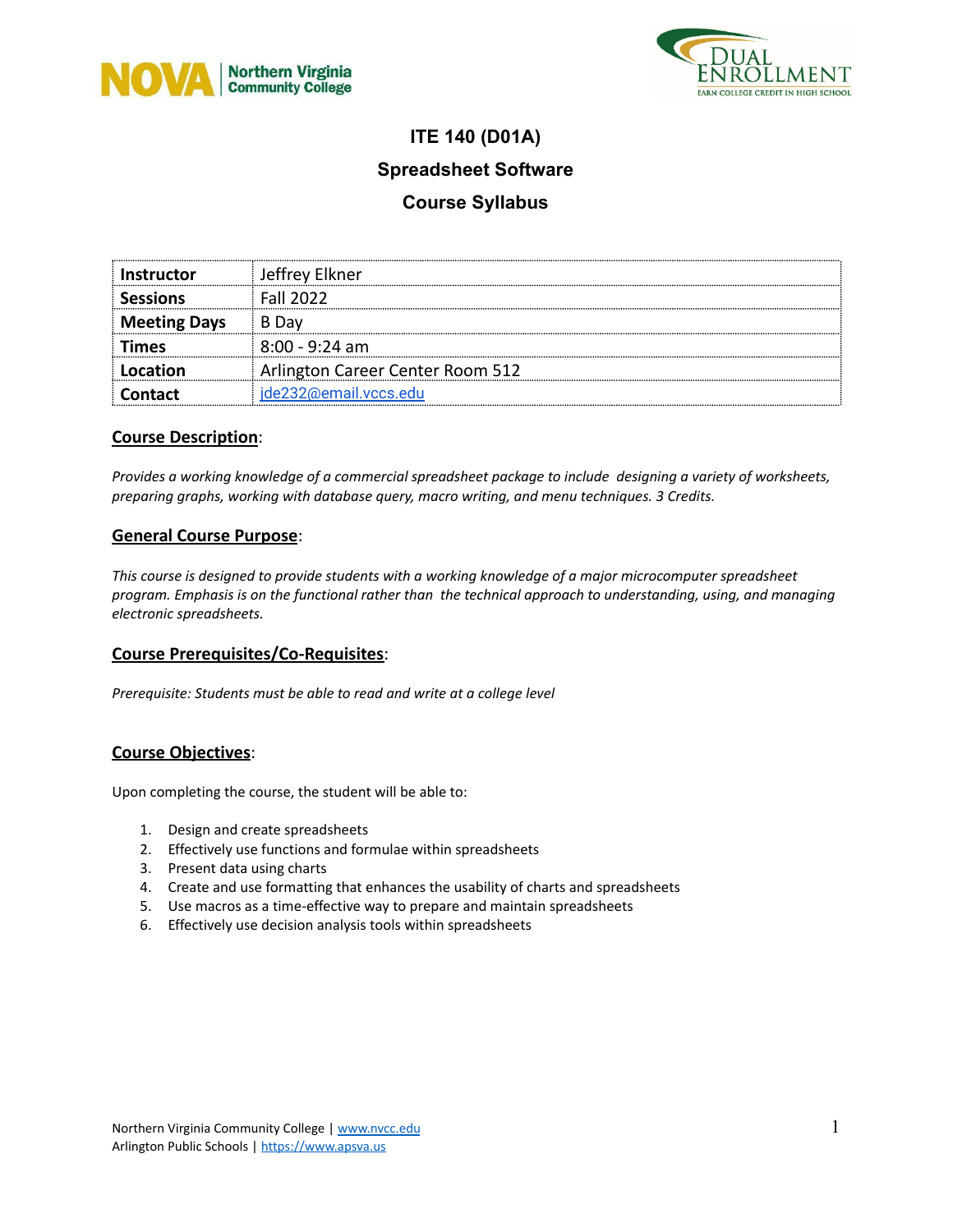



# **ITE 140 (D01A) Spreadsheet Software Course Syllabus**

#### **Major Topics to be Included**:

- 1. Designating and working with ranges
- 2. Applying functions and formulae such as HLOOKUP and VLOOKUP
- 3. Formatting spreadsheets, including conditional formatting
- 4. Using graphics to enhance the visual appeal of spreadsheets
- 5. Executing file operations, including printing and publishing
- 6. Working with charts
- 7. Working with multiple worksheets and workbooks and consolidated spreadsheets
- 8. Working with ranges, lists, and tables
- 9. Working with Pivot Tables and Pivot Charts
- 10. Performing What-If Analyses
- 11. Using a spreadsheet as a database; using data tools to manipulate data
- 12. Working with features than enable collaboration
- 13. Using Macros and Visual Basic for Applications
- 14. Importing data from other application programs such as MS-Word and MS-Access

#### **Student Outcomes:**

#### **Designating and working with ranges**

- Selecting cells, images, and charts
- Performing Move, Copy, and Paste operations
- Using reviewing tools such as spell check
- Using Find and Replace features for content and formats
- Inserting special characters and symbols
- Navigating through a data range
- Printing a data range
- Creating and using range names

#### **Applying functions and formulas**

- Creating formulae using the SUMIF, COUNTIF, MATCH and INDEX functions
- Moving and copying functions and formulae
- Using operator precedence in formulae
- Using relative, absolute and mixed references
- Using math and statistical functions
- Using logical and financial functions such as PMT, FV, and PV
- Using text functions
- Using nested functions such as IF
- Validating data
- Auditing worksheet formulas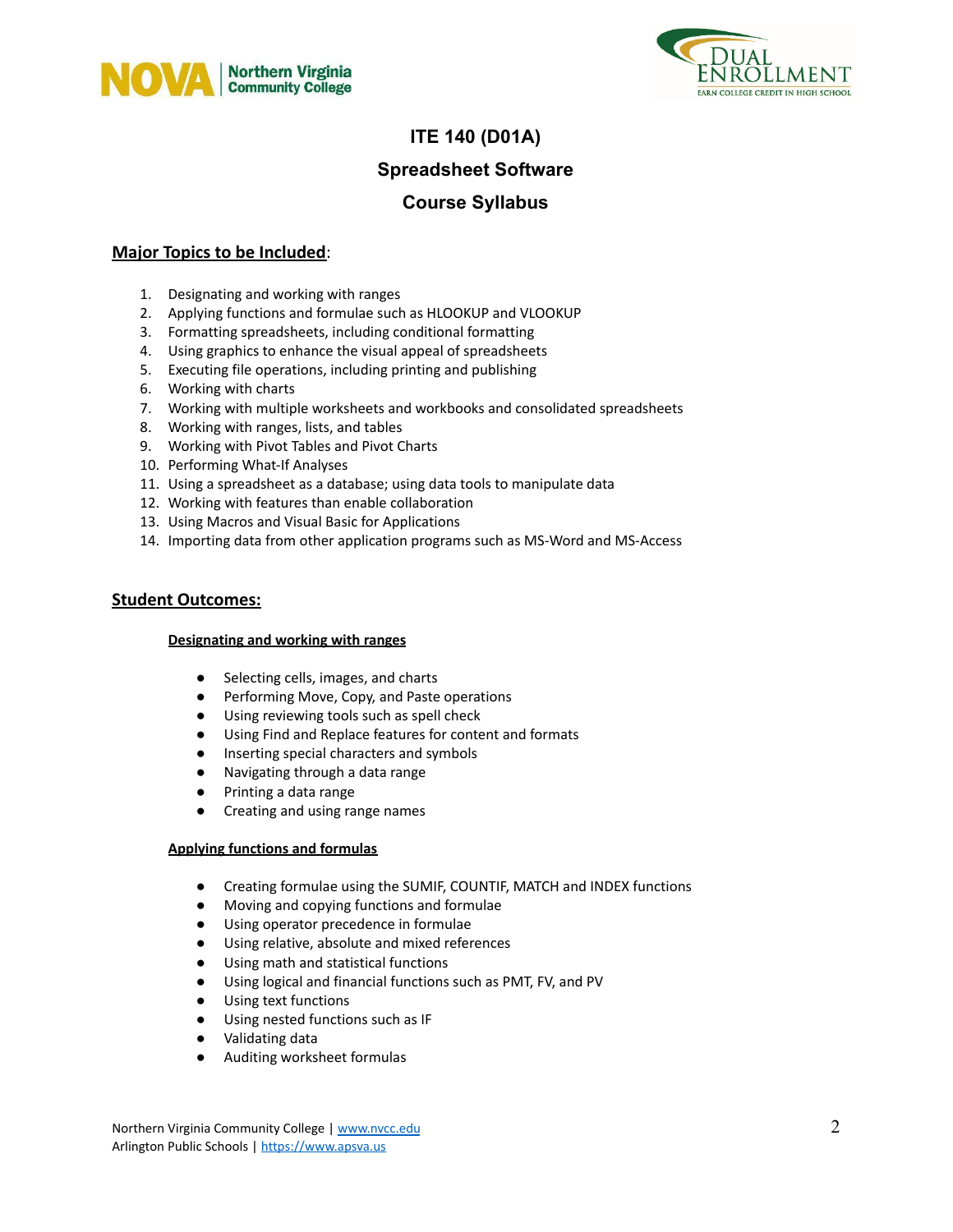



## **Spreadsheet Software**

# **Course Syllabus**

#### **Formatting spreadsheets, including conditional formatting**

- Changing fonts and page setup
- Using AutoFill, AutoFormat and series
- Formatting columns and rows
- Merging cells and working with cell alignment
- Applying borders and shading
- Adding headers and footers
- Applying conditional formatting

#### **Using graphics to enhance the visual appeal of spreadsheets**

- Inserting and formatting Clip Art
- Inserting and formatting Pictures
- Inserting and formatting SmartArt
- Inserting and formatting WordArt
- Inserting and formatting Shapes

#### **Executing file operations, including printing and publishing**

- Saving a worksheet using the default type or different format
- Using page setup features to change settings
- Creating and deleting manual and automatic page breaks
- Previewing and printing or publishing a worksheet

#### **Working with charts**

- Analyzing worksheet data in order to apply appropriate chart type
- Creating charts
- Editing chart data and objects
- Moving and copying charts

#### **Working with multiple worksheets and workbooks**

- Renaming and rearranging worksheet tabs
- Moving and deleting worksheets
- Grouping and ungrouping worksheets
- Moving and copying worksheet groups
- Managing the workspace
- Using links with multiple worksheets and workbooks
- Creating 2-D and 3-D references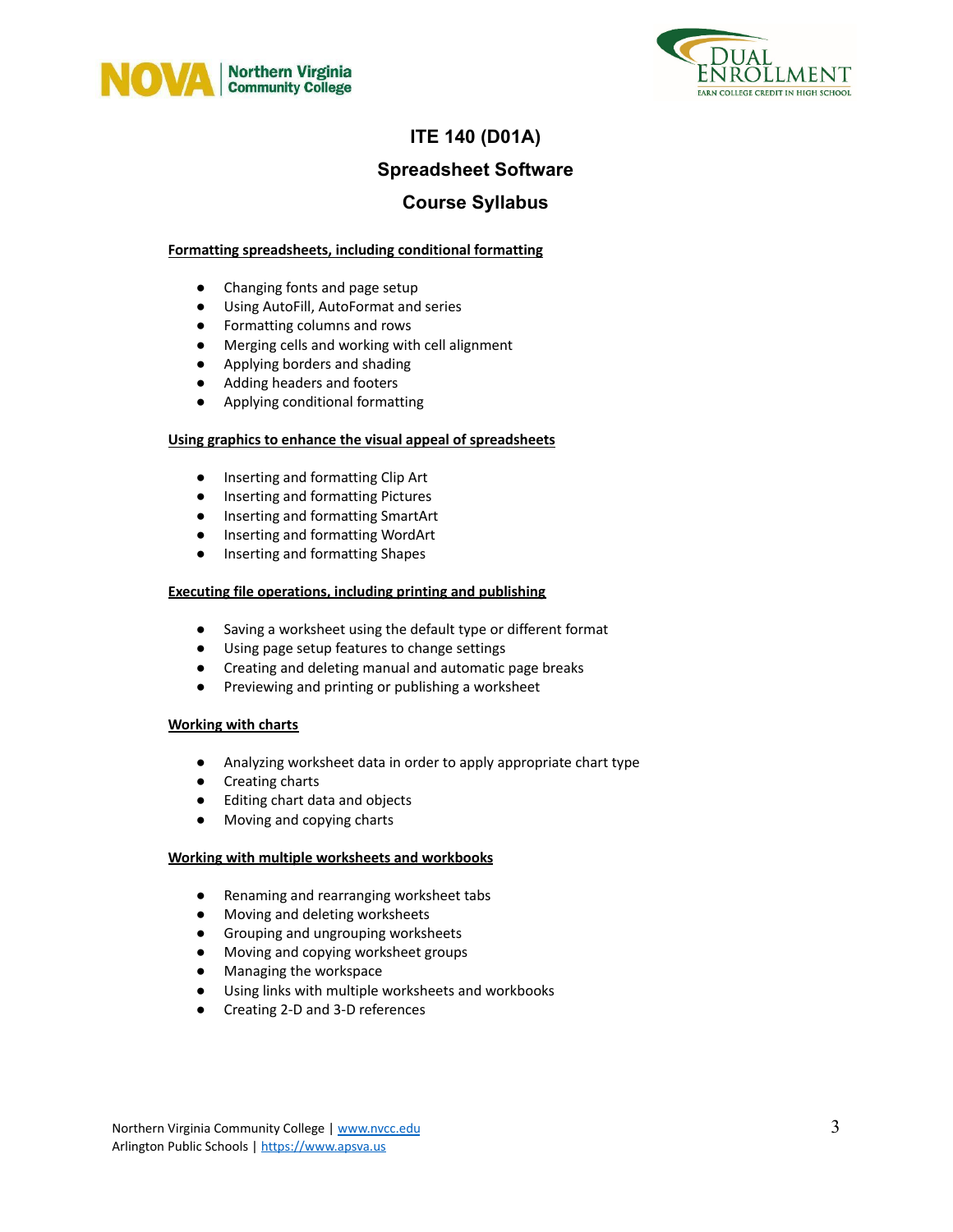



# **Spreadsheet Software**

# **Course Syllabus**

#### **Working with Ranges, Lists, and Tables**

- Sorting a range/list/table
- Applying Auto filter to a range/list/table
- Applying an Advanced filter to a range/list/table
- Using AutoFilter to select data based on content and format
- Applying subtotals to a list of data
- Creating custom views

#### **Working with PivotTables and PivotCharts**

- Creating and manipulating PivotTables
- Creating and manipulating PivotCharts
- Applying Trendlines to a PivotChart

#### **Performing What-If Analysis**

- Using Goal Seek to perform a What-If Analysis
- Using Solver to find the optimal solution for a complex problem
- Using the Scenario Manager to analyze data involving multiple scenarios
- Using the Scenario Manager to create Summary Reports and Scenario PivotTable
- Creating One Variable and Two Variable Data Tables

#### **Using a spreadsheet as a database and using data tools to manipulate data**

- Applying proper design of a spreadsheet database
- Manipulating columns of data
- Filtering and extracting data
- Sorting data
- Applying data validation features within a spreadsheet database
- Finding and eliminating duplicate records

#### **Working with features that enable collaboration**

- Protecting worksheets and workbooks
- Sharing workbooks
- Using tools such as Tracking Changes and adding Comments
- Creating and using Templates
- Uploading a workbook to SkyDrive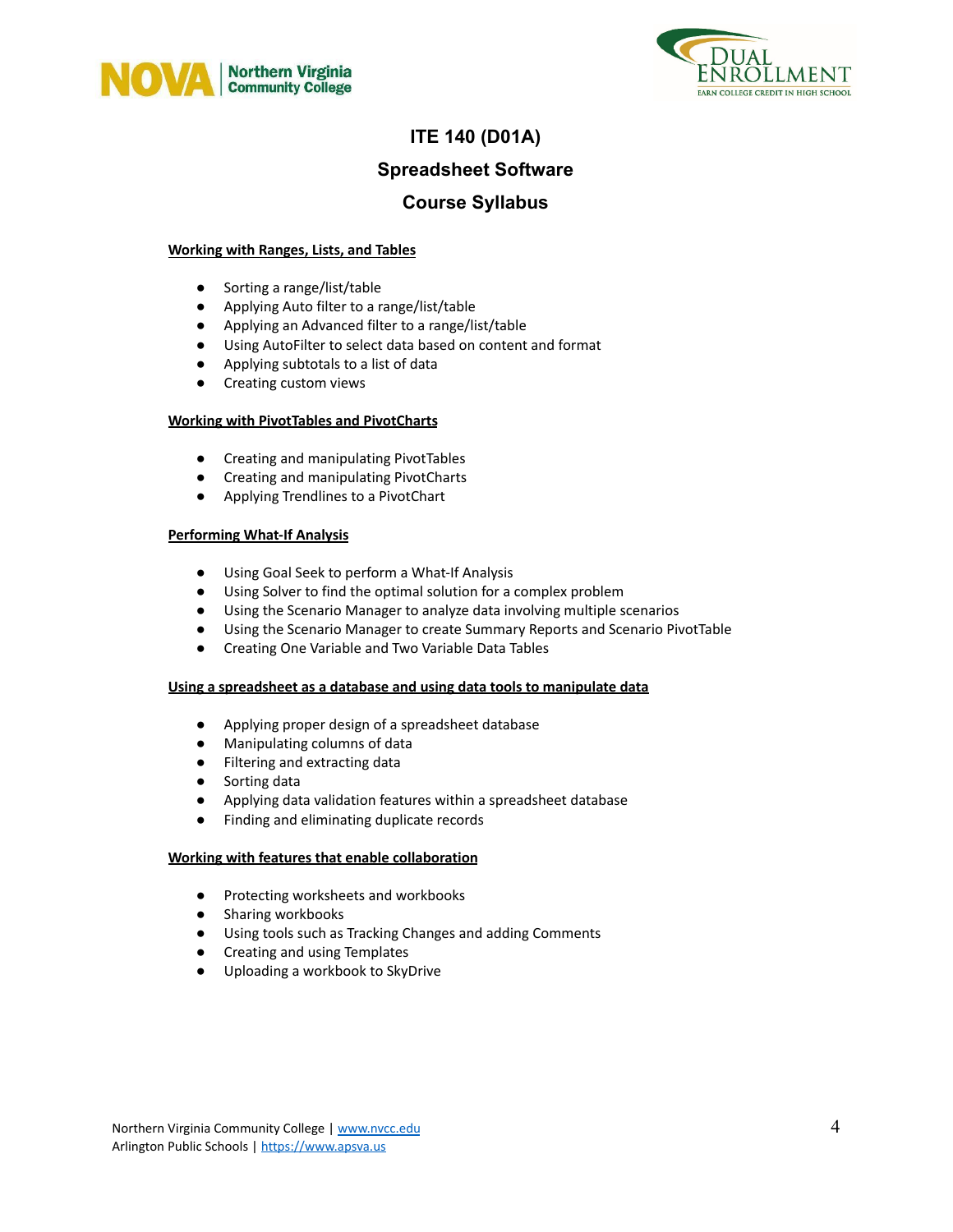



## **Spreadsheet Software**

# **Course Syllabus**

#### **Using Macros and Visual Basic for Applications**

- Recording and executing a macro
- Viewing and printing the VBA code for a macro
- Applying appropriate security levels within Excel to control macro execution
- Customize the Quick Access Toolbar with a Macro button
- Add Form Controls and ActiveX Controls
- Edit properties of Form Controls and ActiveX Controls

#### **Interchanging data with other application programs**

- Using Object Linking and Embedding to share data between worksheets and files
- Creating and editing Hyperlinks
- Merging data with other documents

#### **EXTRA TOPICS (optional)**

● Macro programming using the Visual Basic language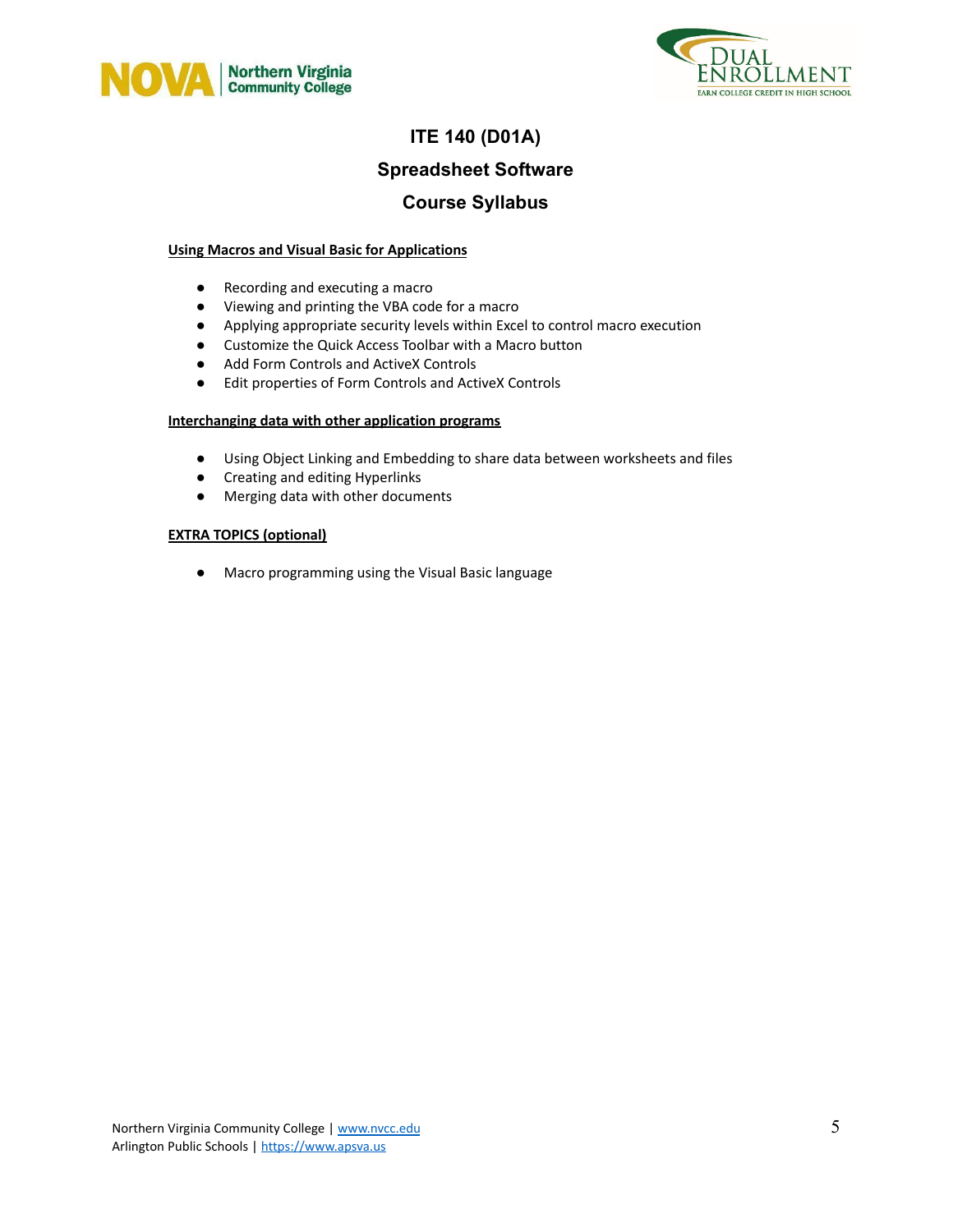



# **ITE 140 (D01A) Spreadsheet Software Course Syllabus**

#### **Time Allocation per Topic**

In order to standardize the core topics of ITE140 so that a course taught at one campus is equivalent to the same course taught at another campus, the following student contact hours per topic are required. Each syllabus should be created to adhere as closely as possible to these allocations. Of course, the topics cannot be followed sequentially. Many topics are taught best as an integrated whole, often revisiting the topic several times, each time at a higher level. There are normally 45 student-contact-hours per semester for a three credit course. (This includes 15 weeks of instruction and does not include the final exam week so 15\* 3 = 45 hours. Sections of the course that are given in alternative formats from the standard 16 week section still meet for the same number of contact hours.) The final exam time is not included in the time table. The category, Miscellaneous, leaves ample time for an instructor to tailor the course to special needs or resources.

| <b>Topic</b>                                                           |                | Percentage |
|------------------------------------------------------------------------|----------------|------------|
| Designating and working with ranges                                    |                | 4%         |
| Applying functions and formulae                                        |                | 9%         |
| Formatting spreadsheet, including conditional formatting               |                | 7%         |
| Using graphics to enhance the visual appeal of spreadsheets            |                | 2%         |
| Executing File operations, including printing and publishing           |                | 2%         |
| Working with charts                                                    |                | 4%         |
| Working with multiple worksheets and workbooks                         |                | 7%         |
| Working with ranges, lists, and tables                                 |                | 7%         |
| Working with Pivot Tables and Pivot Charts                             |                | 7%         |
| Performing What-If Analyses                                            |                | 7%         |
| Using a spreadsheet as a database; using data tools to manipulate data |                | 7%         |
| Working with features that enable collaboration                        | $\overline{2}$ | 4%         |
| Using Macros and Visual Basic for Applications                         | 3              | 7%         |
| Interchanging data with other application programs                     | 2              | 4%         |
| <b>Assessment Activities</b>                                           | 5              | 11%        |
| Miscellaneous                                                          | 5              | 11%        |
| Total:                                                                 |                | 100%       |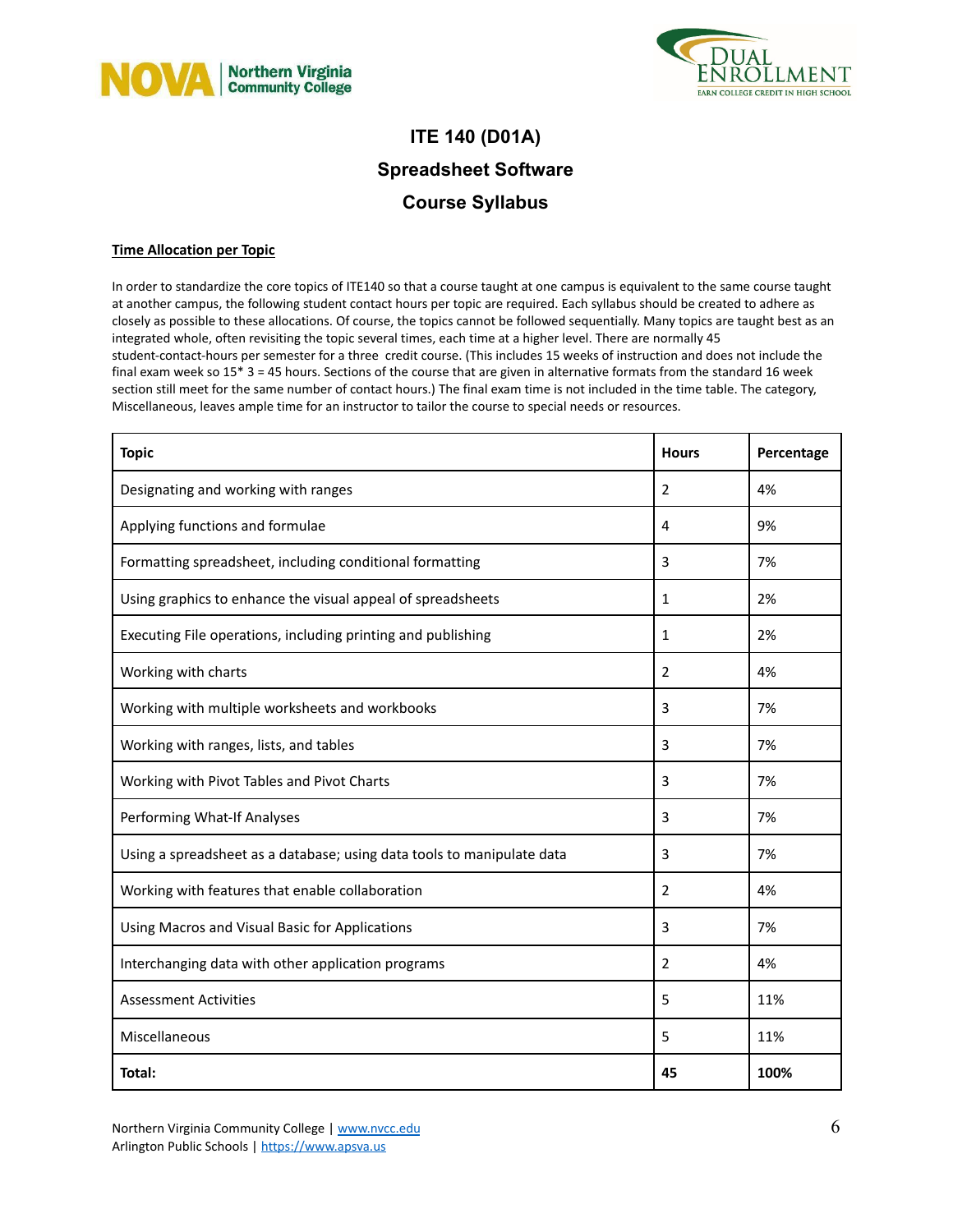



# **ITE 140 (D01A) Spreadsheet Software Course Syllabus**

#### **Required Instructional Materials:**

● **Python for Excel: A Modern Environment for Automation and Data Analysis** by Felix Zumstein (Available through your NVCC O'Reilly for Higher Education)

#### **Course Credit**: 3 Credits

#### **Policies**:

#### **I. Grading Policies**

- a. Grading Scale
	- A= 100 90 B= 89 80 C= 79 70 D=69 60 F= 59 and below
- b. Students will receive a weekly holistic letter grade that will incorporate classwork, quizzes, tests, projects, and presentations. These weekly evaluations can be challenged by the student, *but only during the week immediately following when the evaluation is given*.
- c. The average of the weekly evaluations will make up 70% of the final grade, with the course final exam making up 30%.
- d. In cases where district grading policies conflict with college grading policies, the high school and college grades may differ; this may include assignment/test retakes, extended assignment due dates, capped minimum grade allowed, among other such district policies.
- e. It is important that students check their final NOVA grades as soon as the course is completed.

#### **II. Course Policies**

#### **a. Academic Integrity**

- **i.** The College does not tolerate academic dishonesty. Students who are not honest in their academic work will face disciplinary action along with any grade penalty the instructor imposes. Procedures for disciplinary measures and appeals are outlined in the Student Handbook ([http://www.nvcc.edu/students/handbook/\)](http://www.nvcc.edu/students/handbook/). In extreme cases, academic dishonesty may result in dismissal from the College.
- **ii. Plagiarism**: is the act of appropriating passages from the work of another individual, either word for word or in substance, and representing them as one's own work. This includes any submission of written work other than one's own. In short, plagiarism means using the exact words, opinions, or factual information from another person without giving that person credit. Students who are not honest in their academic work will face disciplinary action along with any grade penalty the instructor imposes. For more information about student academic integrity: <https://www.nvcc.edu/curcatalog/policies/integrity.html>

#### **b. Attendance Policy**

Regular attendance is essential for success in Web Page Design I. Absences in which work is not made up either in the week in which they occur of the following week will be reflected in the weekly cumulative grade.

#### **c. Disabilities**

Students with disabilities are required to contact NOVA's Office of Disability Support Services (DSS) to discuss possible accommodations. All information is kept confidential and may increase your chances of success in the academic setting. If accommodations are agreed upon, student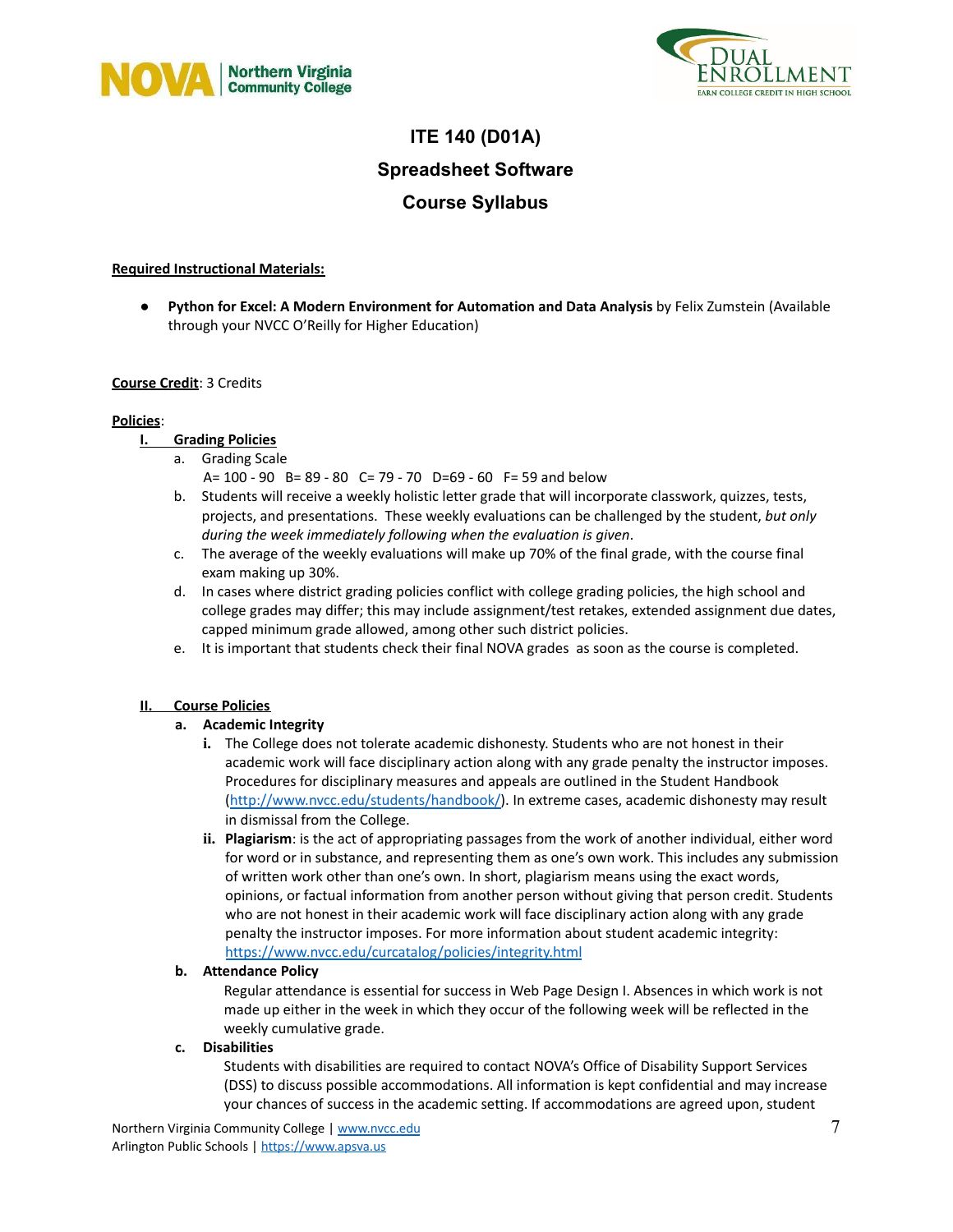



### **Spreadsheet Software**

## **Course Syllabus**

will receive a Memorandum of Accommodation (MOA) by DSS. For more information about NOVA's DSS office: [https://www.nvcc.edu/disability-services.](https://www.nvcc.edu/disability-services)

#### **d. Self-Advocacy**

- **i.** Students are expected to reach out to their instructor if they do not understand content or expectations.
- ii. College instructors and other college personnel will not talk with a parent without the permission of and presence of the student. The conversation is between the administrator / faculty member and the student. The parent's role is to listen, give moral support, and summarize information and agreements if needed.
- iii. Dual enrolled students have access to full NOVA campus services including tutoring, library, and counseling services; student resources are found here: <http://www.nvcc.edu/students/index.html>

#### **e. Office of Wellness and Mental Health**

During your time at NOVA, you may experience challenges including struggles with academics, finances, or your personal well-being. NOVA has support resources av ailable. If you are seeking resources and support or if you are worried about a friend or classmate: <https://www.nvcc.edu/wellness/index.html>

#### **f. Course Drop and Withdrawal Policy**

**i.** Please note two important dates related to your enrollment in a course:

- The *drop date* (also known as census date) for a course is the last day to drop a course
- The *withdrawal date* is the last day to withdraw without grade penalty

Dropping a course before the drop date will not appear on your NOVA transcript. Dropping a course after the drop date and before the withdrawal date will result in a 'W' grade appearing on your transcript. To identify these dates for your dual enrollment course, please see below on the 'Course Schedule' chart or log into your myNOVA account and SIS.

#### **ii.** Withdrawal Process

- Dual enrolled students are responsible for requesting to withdraw (Form 125-03) from their DE classes, using the following link: <https://dashboard.nvcc.edu/Forms/125-03>
- Dual enrolled students will use their myNOVA credentials to access the withdrawal form and will select one or more enrolled DE classes to withdraw.
- The withdrawal form is then routed to the assigned DE instructor and the Office of Dual Enrollment for review and approval.
- Check your VCCS email for the status of your request.

#### **g. Communication**

Students are likewise required to use their VCCS email accounts ( @email.vccs.edu) to communicate with college personnel and should check their email accounts regularly.

#### **h. Title IX**

Title IX is a civil rights law that prohibits discrimination on the basis of sex in educational programs, activities, admission and employment. Complaints of sex-based discrimination, sexual violence, domestic violence, and sexual or gender-based harassment are governed by the Title IX Policy. For more information about Title IX or to make a report: <https://www.nvcc.edu/titleix/index.html>.